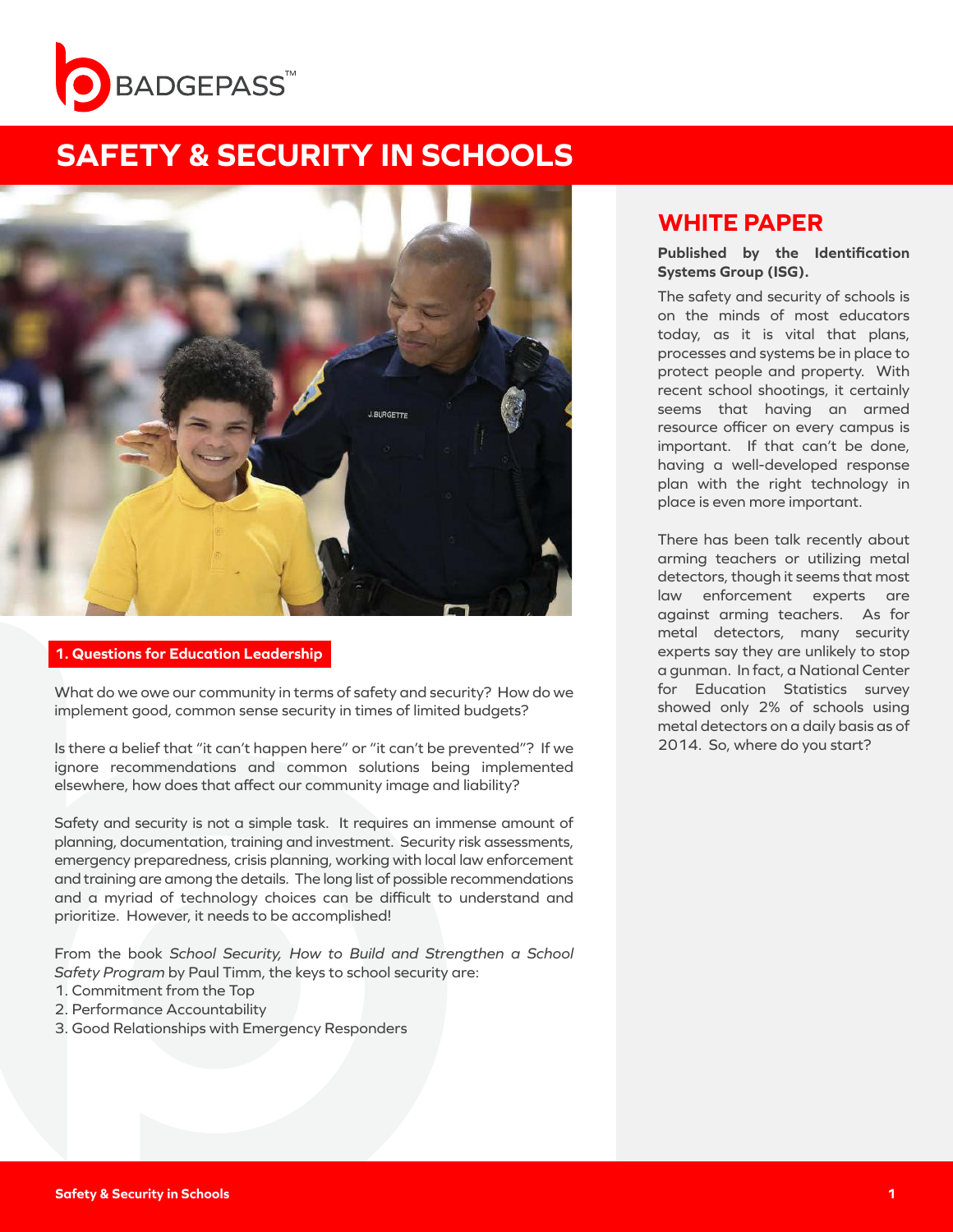### **2. Immediate Actions**



Here are some recommendations for local school administrators to immediately implement from *Six Steps for Improving School Security* by Patrick V. Fiel, Sr.

**I. Make security a top priority.** All schools must have their current risk assessment plans reviewed and updated by an experienced education security expert. Then administrators must strictly enforce any and all new safety and security policies and procedures.

**II. Implement a closed-campus policy.** All schools, especially elementary schools, must be closed to outsiders until they are cleared to enter through a single entrance controlled by a video intercom. All other doors should remain locked throughout the day. Once a visitor is approved to enter, he or she must check in at the office and present government-issued identification to be screened by a visitor management system that checks databases for registered sex offenders.

**III. Finance school security improvements.** Properly securing a campus is not inexpensive and may require making difficult decisions to reallocate internal budgets. Both public and private grants may be available to help offset costs. The websites for federal and state departments of education are a good place to start looking for grants and how to obtain them.

**IV. Build strong relationships with local law enforcement.** If a district does not already have a regularly assigned officer for each campus, administrators should ask the police chief, sheriff or state police to make special assignments during school hours. Law enforcement response to an emergency needs to be in a range of one to three minutes to be effective.

**V. Encourage parents to get involved.** Parents can be a tremendous force in lobbying legislators for additional funding for school security. Parents also need to make sure that any firearms in the home are securely stored and properly accounted.

**VI. Get students and teachers involved in their own safety.** Students and teachers are often hesitant to report what they see and hear on campus for fear of retribution. One option is to create a hotline and website that students and teachers can contact anonymously to report suspicious activities.

### **3. What Security Experts Recommend**



There are dozens of articles and papers on the subject of school security technology. The following is a compilation of some of the most common recommendations.

#### **Building Actions:**

I. Develop campus lockdown procedures and drills. Practice those drills during different times of the day.

II. Consider stronger windows and doors at entrances. Consider perimeter fencing to deter trespassing and to limit access.

III. Limit campus entries to only one entrance and lock entrances when school is in session.

IV. Use a vestibule/double entry system with intercom/video call box at main entrance. If possible, make sure when a visitor enters the school, their only option is to go into the school office for visual verification.

V. Implement strong electronic visitor registration with national sex offender and barred list database checks.

VI. Accountability and reunification. Have the capability to track people that are in the building and/or at a muster point.

VII. Implement door access control systems. When someone loses a traditional key, the only way to deactivate the lost key is to rekey the entire building. Card access systems can be implemented as an alternative means to controlled access, allowing you to grant and restrict access to specific areas. You can produce reports on who has accessed each door and when.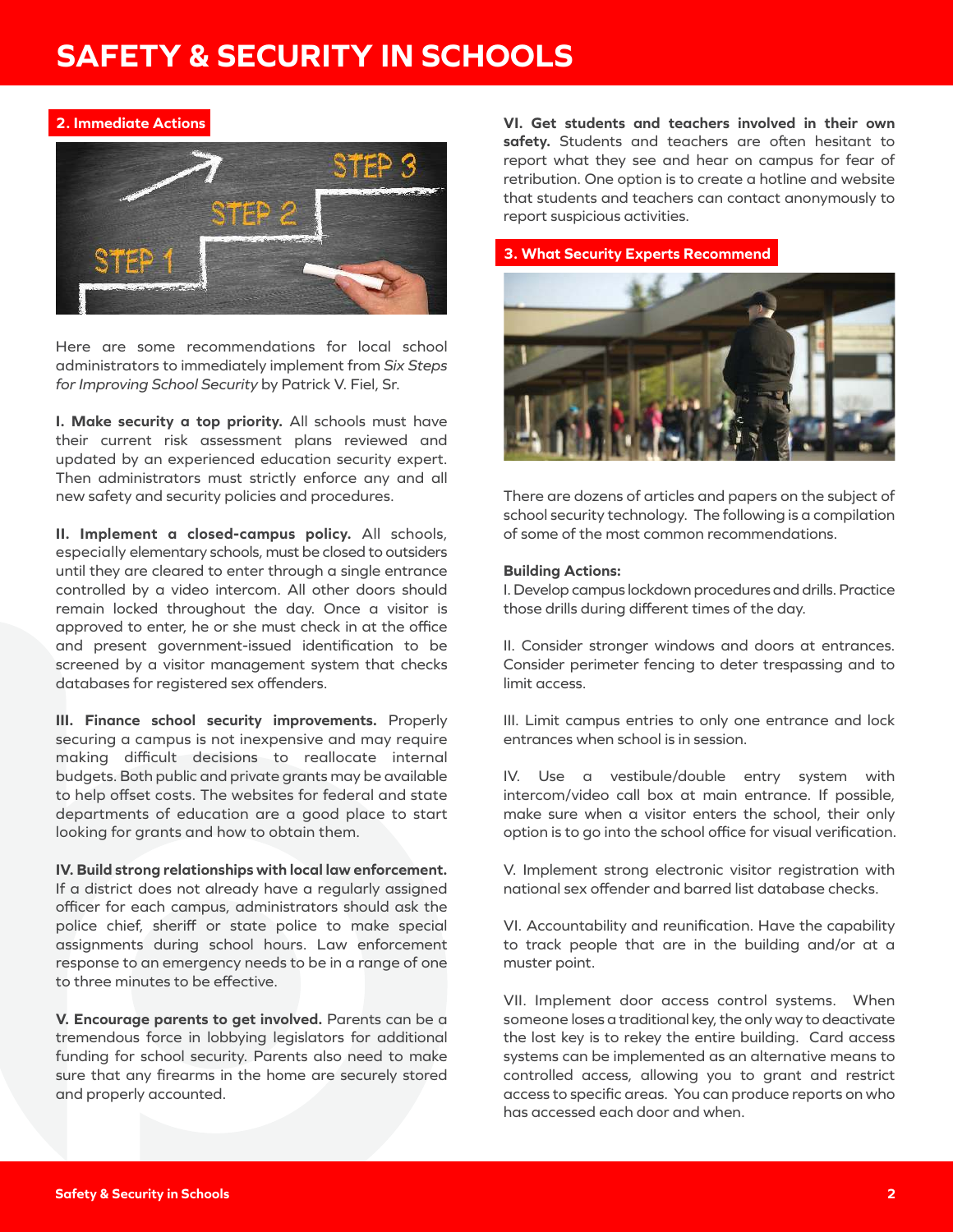VIII. Video surveillance systems give greater visibility, and can be integrated with door access control and crisis lockdown systems.

IX. Install a crisis lockdown system with communication, notification and panic buttons. Communications include labeled telephones, PA, intercom, two-way radios and cell phones.

X. Implement an anonymous tip hotline for the district to be used by teachers, parents or students.

#### **Personnel Actions:**

I. Undergo a risk assessment and develop a comprehensive emergency response/crisis plan that is updated yearly.

II. Create an emergency response team using teachers, law enforcement, emergency service personnel, mental health professionals, school counselors, facilities personnel, office personnel, student leaders and parent representation.

III. Work with local first responders and develop close relationships.

IV. Involve students and staff, train on situational awareness, and educate parents.

V. ALL students, faculty/staff AND visitors should be required to WEAR an ID badge. Visual identification is a major component of an overall security program. This means that even students must wear their ID while on campus.

VI. Designated school personnel arriving at the outside meeting area (muster point) should be responsible for taking a headcount that includes all staff, students and visitors.

### **4. Technology for School Safety**



Of course, technology plays an important role in school safety and security. A wide variety of security technology

is available from many different vendors, which also presents many questions. What technology is the most effective and widely deployed? Which systems need to be integrated so they work together? How do I get the most for our investment?

From the book *School Security, How to Build and Strengthen a School Safety Program* by Paul Timm: "If people are the number one asset in schools, the first hour of planning and the first dollar of spending should be spent on addressing two areas: communications and access control. Nothing protects people better than effective communications and access control. Without excellent communications, Murphy's Law is bound to find you in a situation where you need help, but cannot contact someone or in circumstances where an emergency announcement was made, but you could not receive it. Where access control is concerned, too many schools operate with ineffective visitor management procedures and, at any given time, have no way of accounting for those that are in the facility or have left the facility. The point of this discussion can be summed up with a challenge: Invest in improving communications and access control!"

## **5. Visual Security (ID Badging)**



An effective visual security program means that ALL people in the school be identified and wear an ID. In the case of middle and high schools, that also means students. Although only 9% of schools require students to wear their badge (National Center for Educations Statistics), there is a growing trend where schools are requiring students to wear their IDs. These schools combine the requirement with incentives or privilege losses to gain compliance.

For visitors, adhesive stickers don't work very well. They are not very visible and they tend to fall off or be placed under a coat. It is recommended that the sticker be placed on a tag and worn on a visible, color-coded lanyard. A variety of red lanyards printed with VISITOR are available from many vendors today.